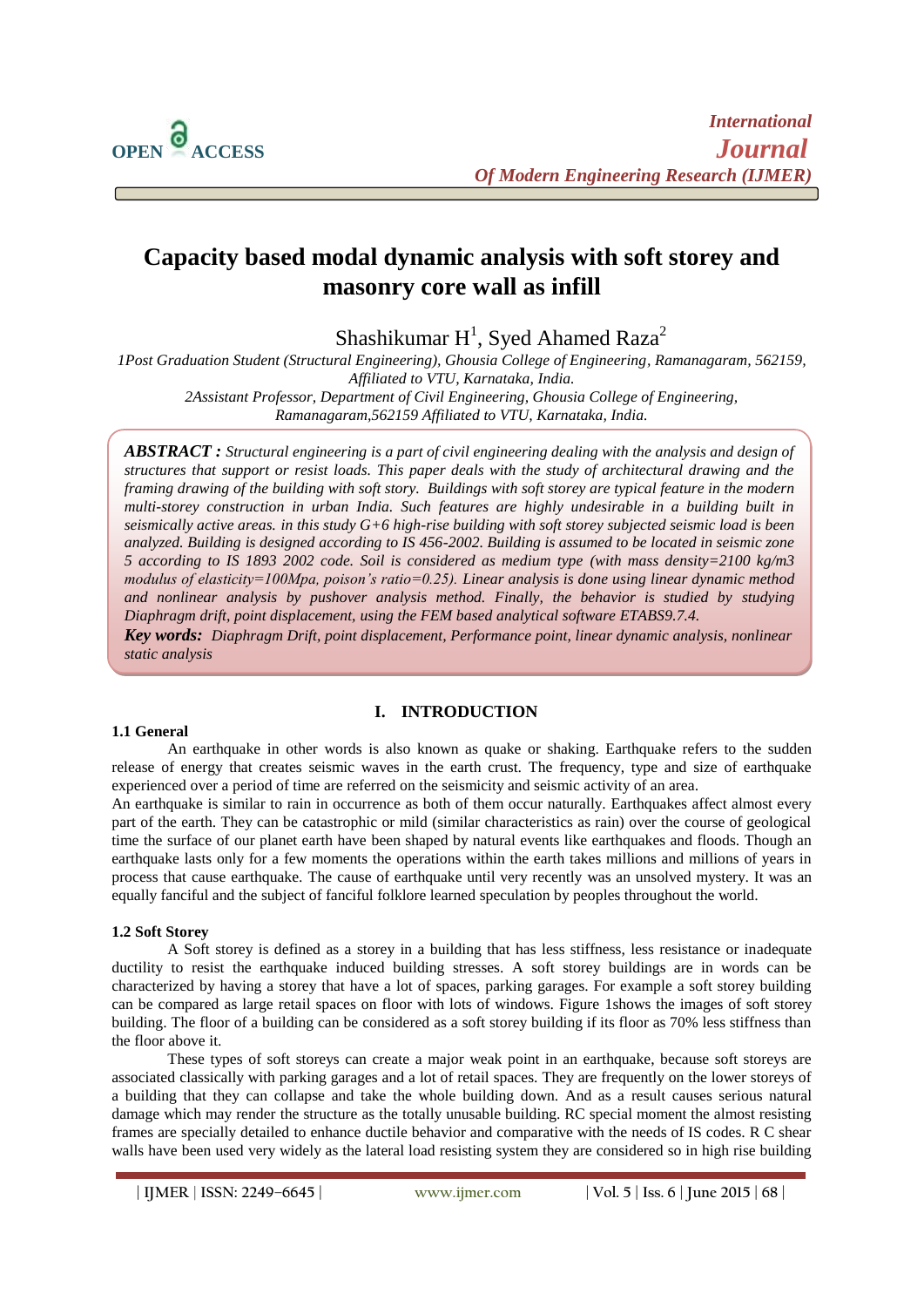and also in medium buildings since they have high lateral stiffness. Shear walls have very little stiffness in perpendicular directions, but considerably have stiffness in their own plane and have satisfactory performance depends on the stiffening of floor diaphragms that resist buckling of walls.



**Fig-1:** Example of a soft story at the ground floor.

# **1.3 The problems of soft storey**

The buildings that are extremely vulnerable to earthquake collapses are those containing soft stories. As one floor is flexible when compared to others and other stories that are stiffened by infill walls as a whole unit of bracing act. Most deformation is soft stories occur that is capable of taking earthquake loads than other.



**Fig2**: Inverted Pendulum (Image source: EQTip21 NICEE)

Soft storey building in nature acts as a pendulum of a clock which is inverted. It swings back and forth producing high stresses in columns. If the columns are not capable of upholding these high stresses or may not possess considerable range of ductility. As the result of their sever weak point they could get seriously damaged and they can also lead to collapse of the storey building. This is also referred to an inverted pendulum. The main problem in present designs practice upper stiff masonry walls are not concentrated or are not taken into consideration in the design calculation, so the problem of an inverted pendulum is not completely rectified.

# **1.4Methods of analytical study**

#### **1. Linear dynamic analysis:**

This approach permits the multiple modes of response of s building to be taken into account. This is required in many building codes for all except for every simple or very complex structure. the response of the structure can be divided as a combination of many special shapes that in a vibrating string correspond to the" harmonics". Computer analysis can be used to determine these modes of a structure. For each mode a response is need from the design spectrum based on the model frequency and the model mass, and they are then combined to provide an estimate of the total response of the structure.

#### **2. Non-linear static analysis:**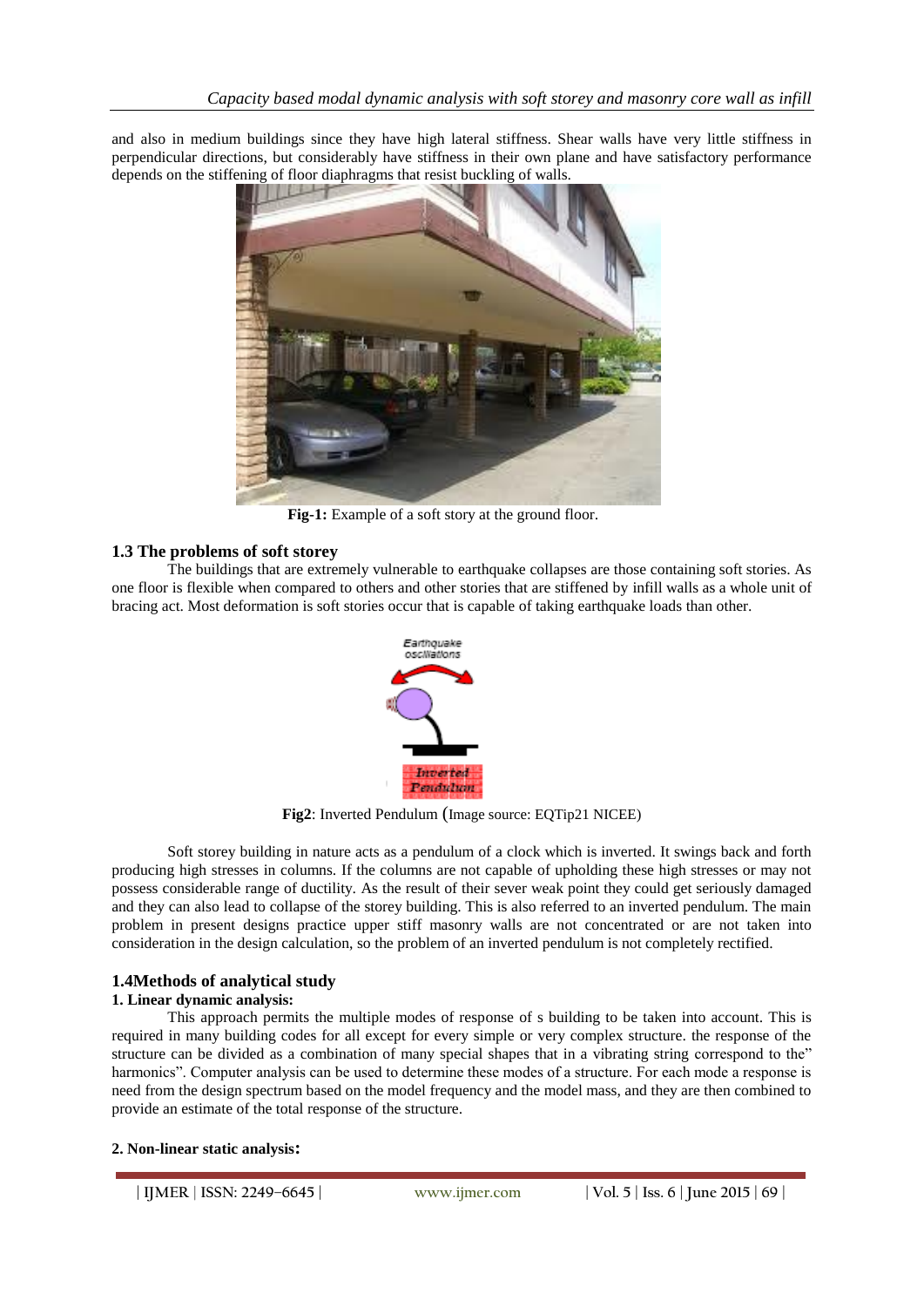Pushover analysis is one of the methods available to understand the behavior of structure subjected to earthquake forces. as the name implies , it is in the process of pushing horizontally with a prescribed loading pattern incrementally until the structure reaches a limit state. The static approximation consists of applying a vertical distribution of lateral modes to a model which captures the material non linearity of an existing structure and monotonically increasing those loads until the peak response of the structure is obtained on a base shear v/s roof displacement plot.

#### **1.5 objectives**

- To perform Dynamic static and nonlinear static analysis for the considered building model
- To find the capacity of the buildings
- To study the effect of soft story behavior
- To compare various results such as Diaphragm drift, Point displacement, as per IS 1893 PART1 2002 for the considered models.
- To find the performance point using non-linear static analysis
- To obtain pushover curve from non-linear analysis.

#### **II. STRUCTURAL DATA**

The buildings are loads to be applied on the buildings are based on the Indian standards. The study is performed for seismic zone V as per IS 1893:2002. The frames are assumed to be firmly fixed at the bottom and the soil structure interaction is neglected

**Table 1:** Model data of Building

| <b>Structure</b>         | <b>SMRF</b>              |
|--------------------------|--------------------------|
| No of Stories            | $G+6$                    |
| Storey Height            | 3m                       |
| <b>Base Storey</b>       | 3.5 <sub>m</sub>         |
| Type of Soil             | Medium Soil              |
| Seismic Zone             | 5                        |
| Importance factor        | 1                        |
| <b>Material Property</b> |                          |
| <b>Grade of Concrete</b> | M25                      |
| Grade of Steel           | Fe415                    |
| <b>Member Properties</b> |                          |
| Beam in longitudinal     | 230x400mm                |
| x-direction size         |                          |
| Beam in transverse       | 230x350mm                |
| y-direction size         |                          |
| column Size              | 230x650mm                |
| Thickness of Slab        | 120 <sub>mm</sub>        |
| Live Load                | $3.5$ KN/m <sup>2</sup>  |
| Live Load on Roof        | $1.75$ KN/m <sup>2</sup> |
| <b>Floor Finish</b>      | 1 KN/ $m2$               |

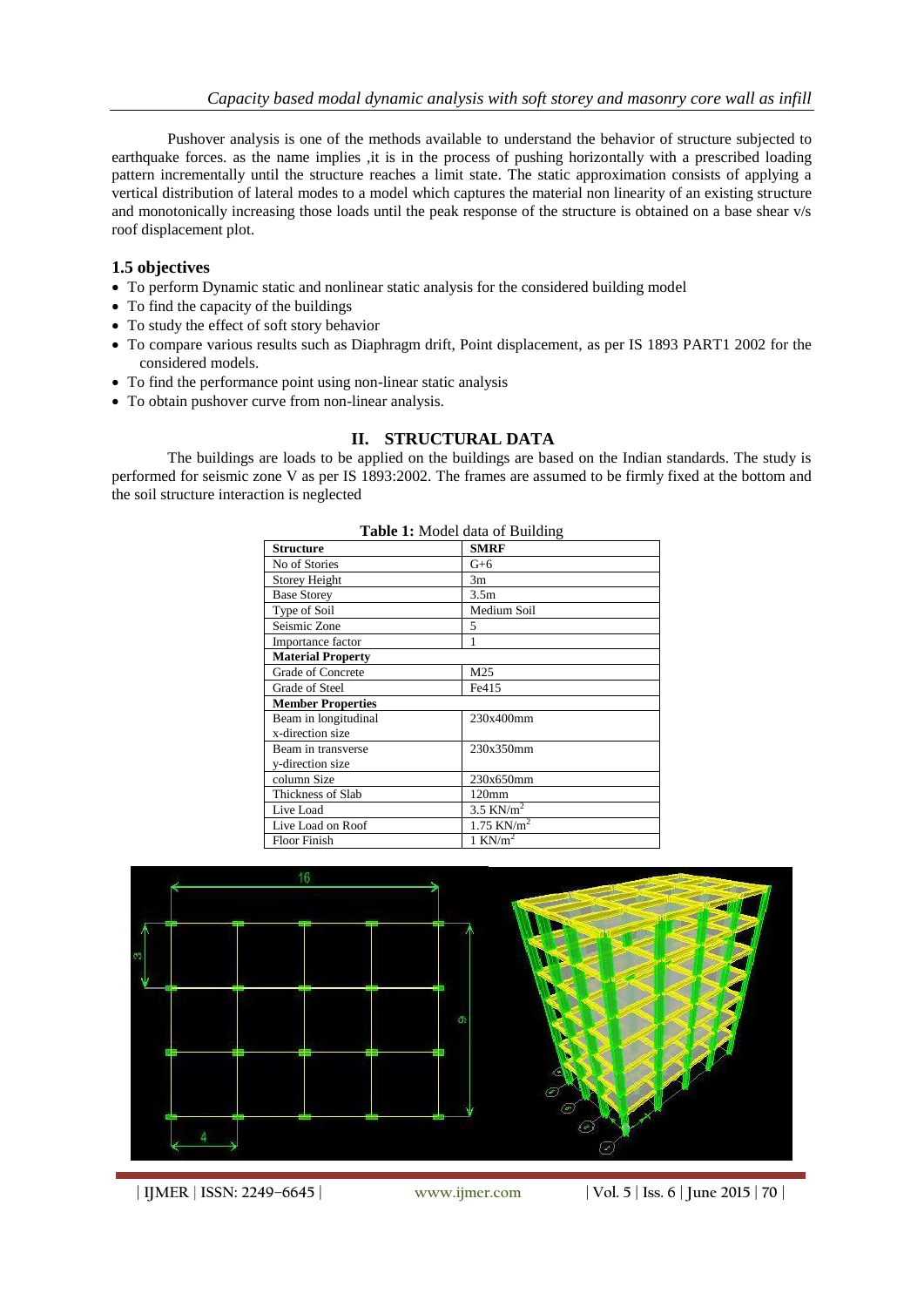**FIG-3: plan and 3D view of G+6 Storey building**

# **III. ANALYTICAL MODELS CONSIDERED FOR ANALYSIS**

**Model 1:** Building Modeled as Bare Frame. **Model 2:** Middle storey as soft storey with core infilled masonry wall in central bay.



**FIG-4: Plan and elevation of model 1**



**FIG-5: Plan and elevation of model 2**

**IV. RESULT AND DISCUSSION**

# **4.1 Diaphragm drift**

| . .                 |            |              |                |              |
|---------------------|------------|--------------|----------------|--------------|
| <b>STOREY</b>       | M1         |              | M <sub>2</sub> |              |
|                     | <b>RSX</b> | <b>PUSHX</b> | <b>RSX</b>     | <b>PUSHX</b> |
| STOREY7             | 0.000216   | 0.015773     | 0.000025       | 0.009196     |
| STOREY <sub>6</sub> | 0.000356   | 0.016941     | 0.000026       | 0.009755     |
| STOREY5             | 0.000519   | 0.017696     | 0.000027       | 0.009842     |
| STOREY4             | 0.00068    | 0.017132     | 0.000027       | 0.009361     |
| STOREY3             | 0.000817   | 0.014955     | 0.000025       | 0.008267     |
| STOREY2             | 0.000869   | 0.011155     | 0.000022       | 0.006553     |

#### **Table2: Diaphragm drifts for Model1 and Model2**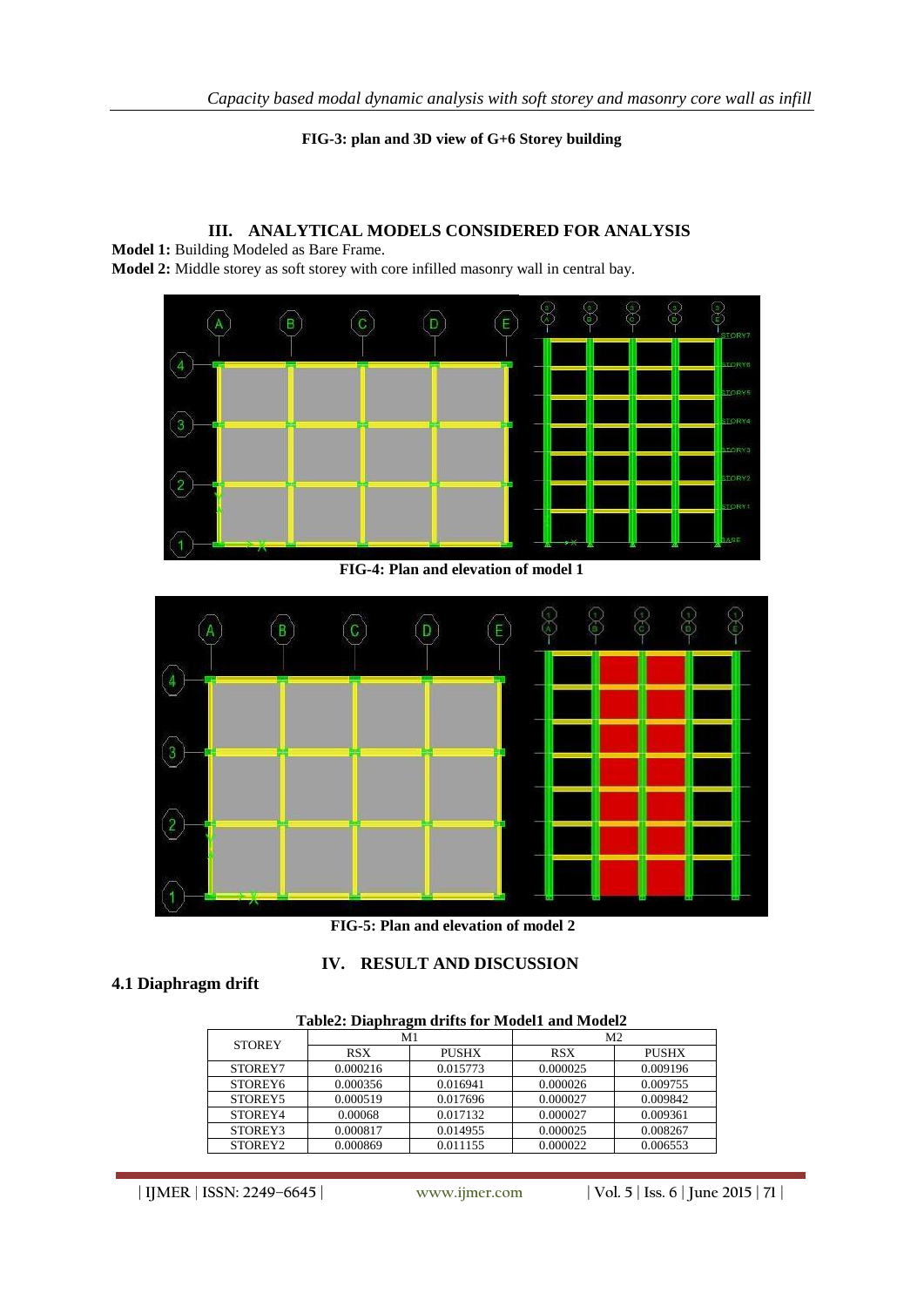*Capacity based modal dynamic analysis with soft storey and masonry core wall as infill*



STOREY1 | 0.000568 | 0.004664 | 0.000015 | 0.003899

**Fig-6:** Diaphragm drift for model-1 along RSX and diaphragm drift for model-2 along RSX



**Fig-7:** Diaphragm drift for model-1 along PUSHX and diaphragm drift for model-2 along PUSHX



**Fig-8:** Diaphragm drifts Comparison for model-1, model-2 along RSX and diaphragm drift comparison for model-1, model-2 along PUSHX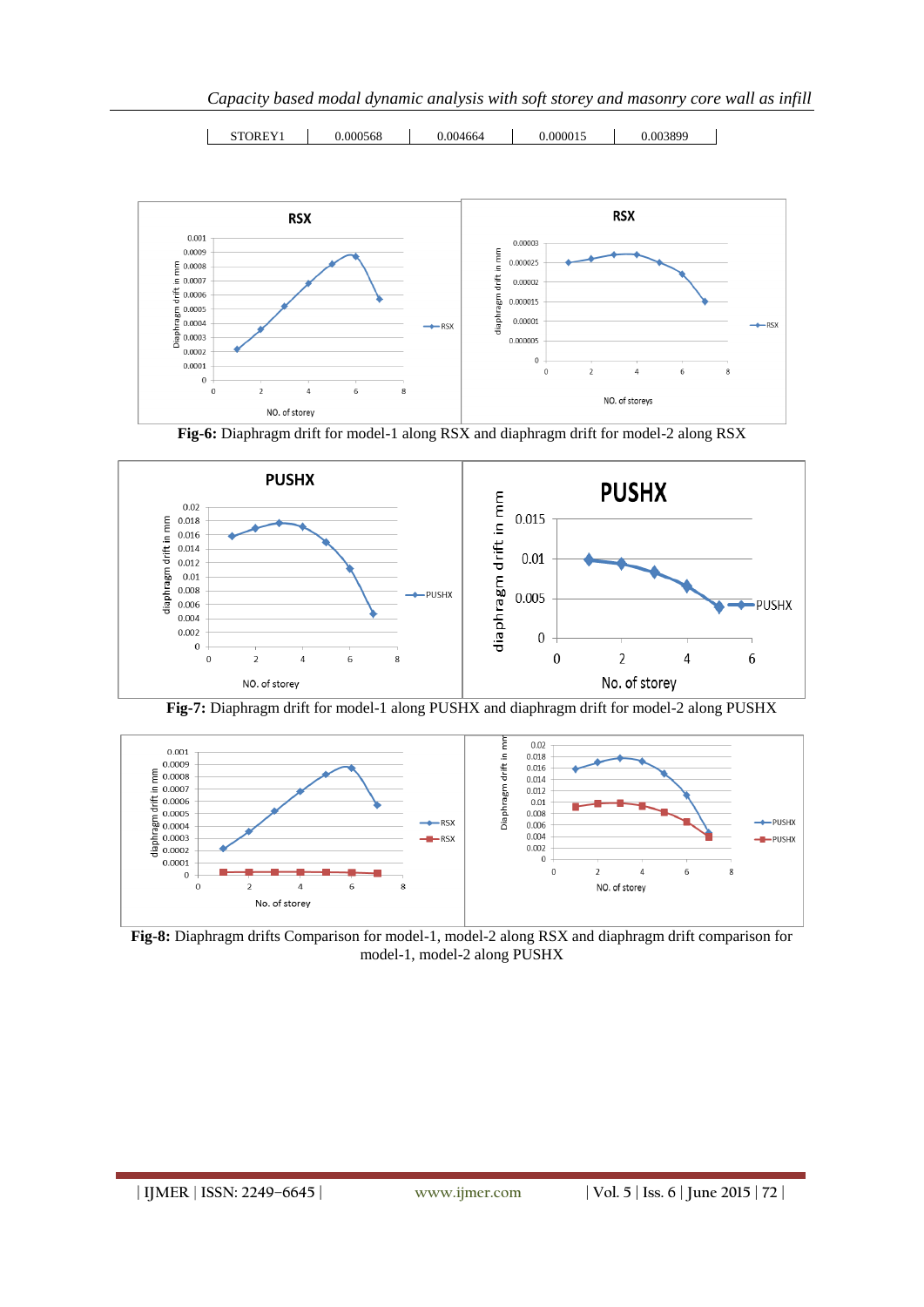

**Fig-9:** Diaphragm drifts Comparison for model-1 along RSX, PUSHX and diaphragm drift comparison for model-2 along RSX, PUSHX

# **4.2 Point displacement**

| TABLE-3: Point displacement for model-1 and model-2 |            |              |                |              |
|-----------------------------------------------------|------------|--------------|----------------|--------------|
| <b>STOREY</b>                                       | M1         |              | M <sub>2</sub> |              |
|                                                     | <b>RSX</b> | <b>PUSHX</b> | <b>RSX</b>     | <b>PUSHX</b> |
| STOREY7                                             | 0.0124     | 0.2887       | 0.0005         | 0.1668       |
| STOREY6                                             | 0.0117     | 0.242        | 0.0004         | 0.1401       |
| STOREY5                                             | 0.0106     | 0.1921       | 0.0004         | 0.1118       |
| STOREY4                                             | 0.0091     | 0.1405       | 0.0003         | 0.0833       |
| STOREY3                                             | 0.007      | 0.0907       | 0.0002         | 0.0562       |
| STOREY2                                             | 0.0046     | 0.0473       | 0.0001         | 0.0322       |
| STOREY1                                             | 0.002      | 0.0153       | 0.0001         | 0.0132       |

**TABLE-3: Point displacement for model-1 and model-2**







**Fig-11:** point displacement for model-1 along PUSHX and point displacement for model-2 along PUSHX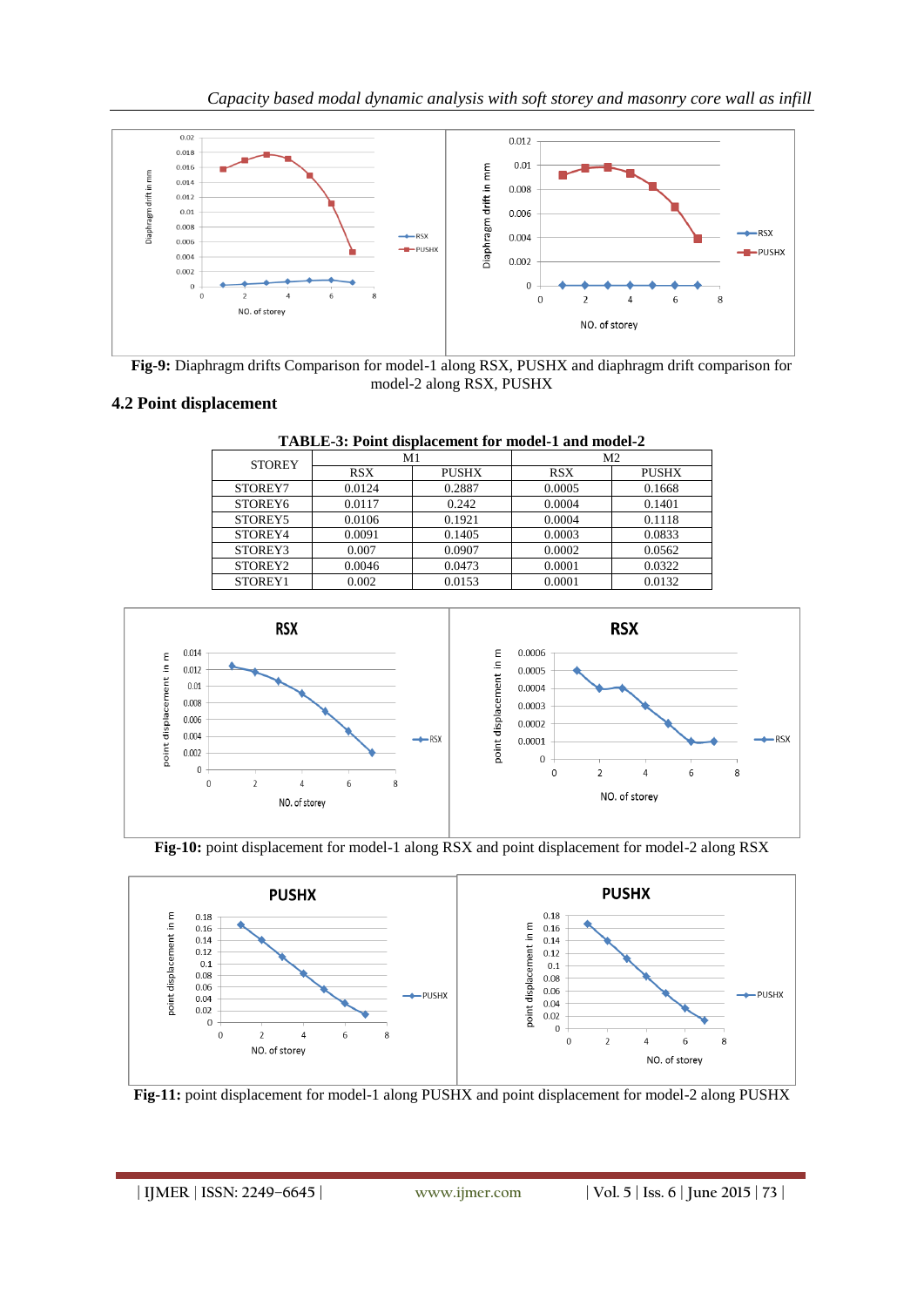

**Fig-12:** point displacement Comparison for model-1, model-2 along RSX and point displacement comparison for model-1, model-2 along PUSHX



**Fig-13**: point displacement Comparison for model-1 along RSX, PUSHX and point displacement comparison for model-2 along RSX, PUSHX

# **4.3 Pushover curve**

# **TABLE-4: Pushover curve for model-1along push-x direction**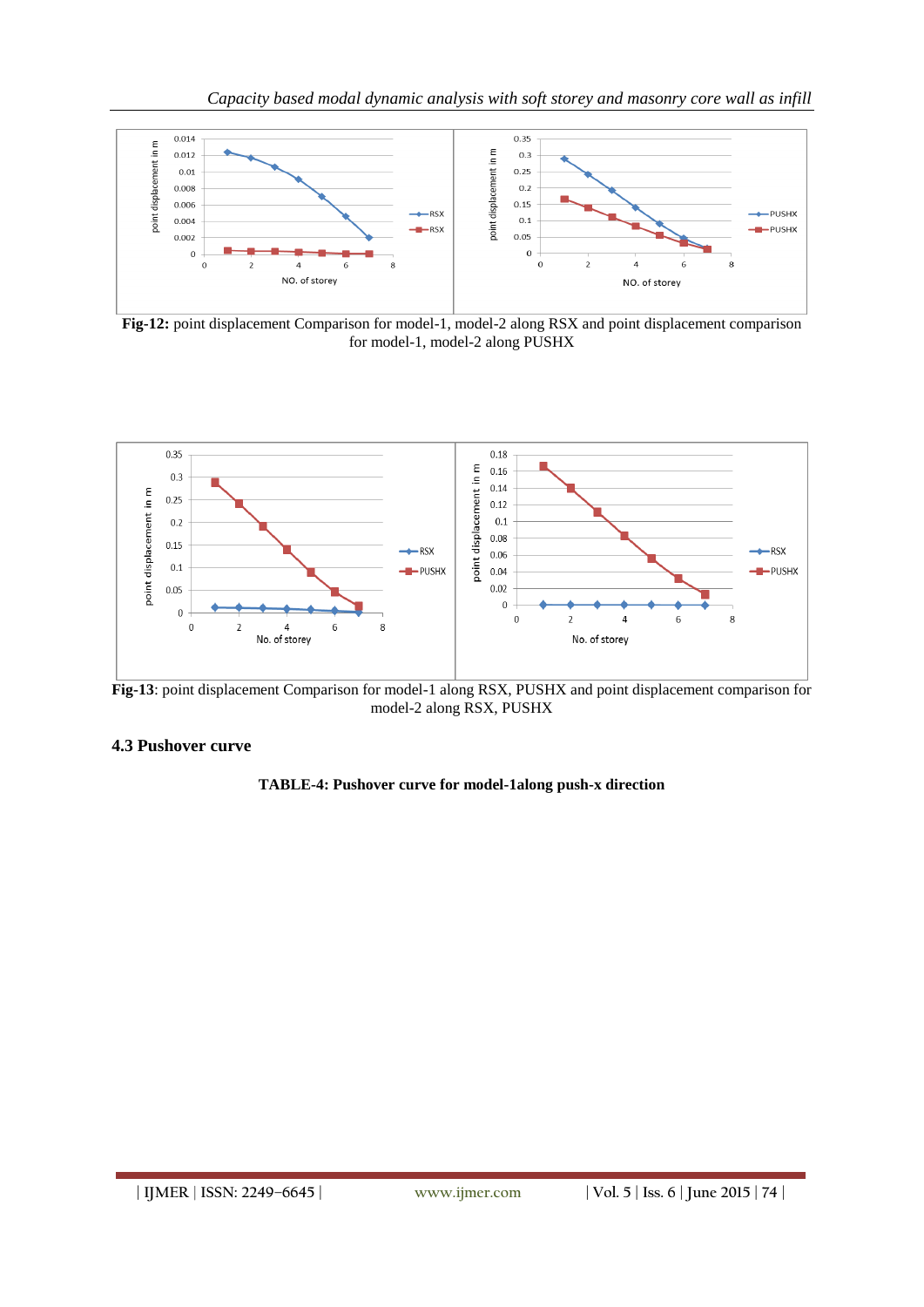| <b>Step</b> | Displacement | <b>Base</b><br>Force |  |
|-------------|--------------|----------------------|--|
| 0           | 0            | 0                    |  |
| 1           | 0.0109       | 302.3803             |  |
| 2           | 0.0245       | 520.1588             |  |
| 3           | 0.0396       | 619.8984             |  |
| 4           | 0.0836       | 769.8989             |  |
| 5           | 0.1716       | 890.4653             |  |
| 6           | 0.2576       | 1007.349             |  |
| 7           | 0.2923       | 1054.502             |  |
| 8           | 0.2923       | 1019.466             |  |
| 9           | 0.2926       | 1022.562             |  |
| 10          | 0.2926       | 1014.525             |  |
| 11          | 0.293        | 1017.305             |  |
| 12          | 0.2934       | 1019.376             |  |
| 13          | 0.2934       | 977.6752             |  |
| 14          | 0.2934       | 970.9983             |  |
| 15          | 0.2955       | 987.9894             |  |
| 16          | 0.2968       | 993.376              |  |
| 17          | 0.2887       | 804.0239             |  |



**Fig-14:** pushover curve for model-1along push-x direction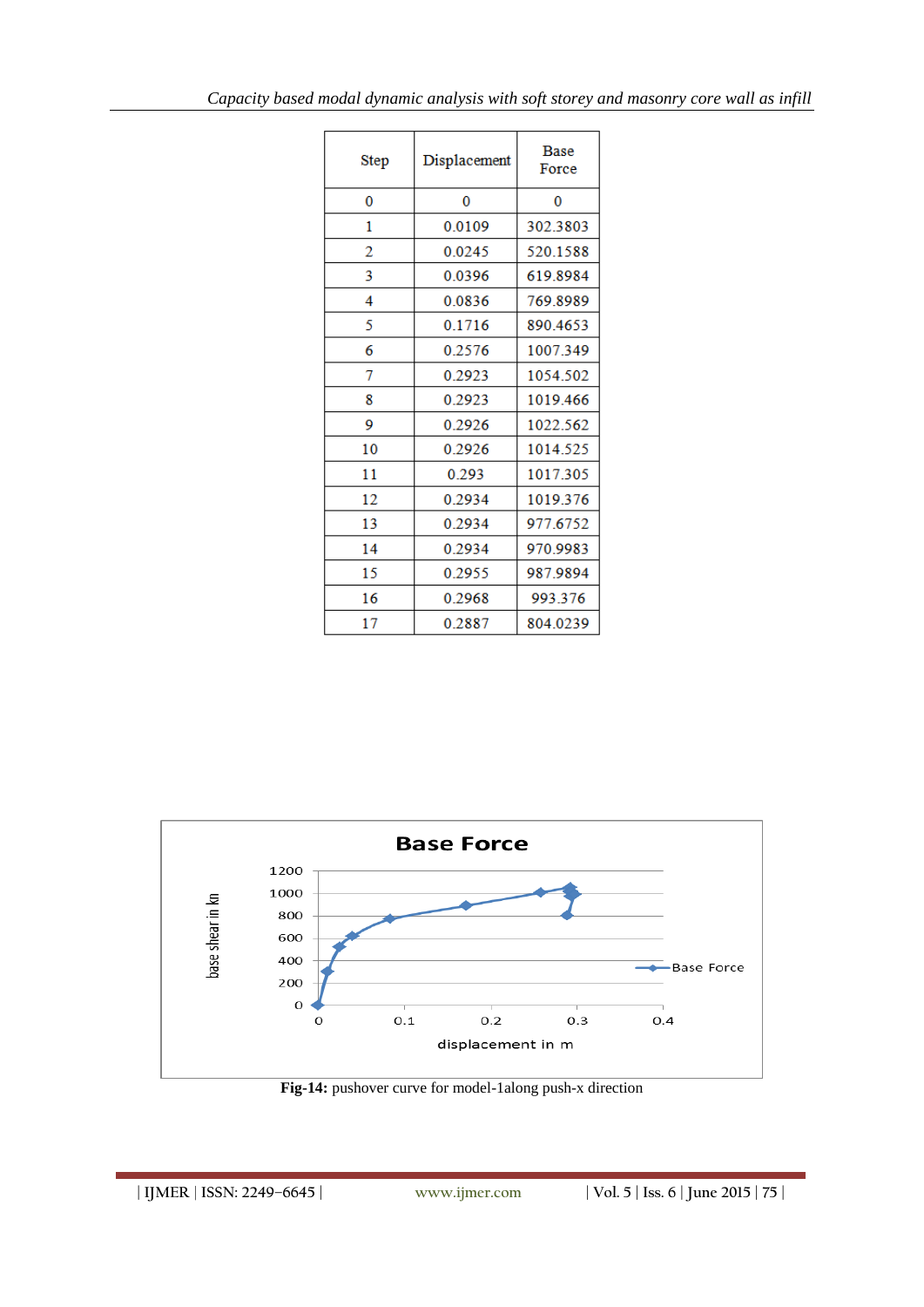

Fig-15: pushover curve for model1 along pushx from ETABS 9.7.4

| step | Displacement<br>Base force |          |
|------|----------------------------|----------|
| 0    | $\Omega$                   | 0        |
| 1    | 0.013                      | 151.6557 |
| 2    | 0.0299                     | 275.254  |
| 3    | 0.033                      | 284.9082 |
| 4    | 0.0461                     | 305.7073 |
| 5    | 0.1507                     | 391.4946 |
| 6    | 0.2476                     | 447.2836 |
| 7    | 0.2597                     | 453.6121 |
| 8    | 0.2597                     | 441.6676 |
| 9    | 0.2608                     | 445.5754 |
| 10   | 0.2611                     | 445.5754 |
| 11   | 0.2618                     | 447.1434 |
| 12   | 0.2618                     | 425.2926 |
| 13   | 0.2627                     | 429.7528 |
| 14   | 0.2649                     | 434.3407 |
| 15   | 0.2665                     | 436.3749 |
| 16   | 0.2713                     | 439.2636 |
| 17   | 0.2713                     | 349.6201 |
| 18   | 0.2754                     | 369.4944 |
| 19   | 0.2843                     | 386.8912 |
| 20   | 0.2817                     | 339.4035 |

|  | <b>TABLE-5: Pushover curve for model-1along pushy direction</b> |  |
|--|-----------------------------------------------------------------|--|
|  |                                                                 |  |



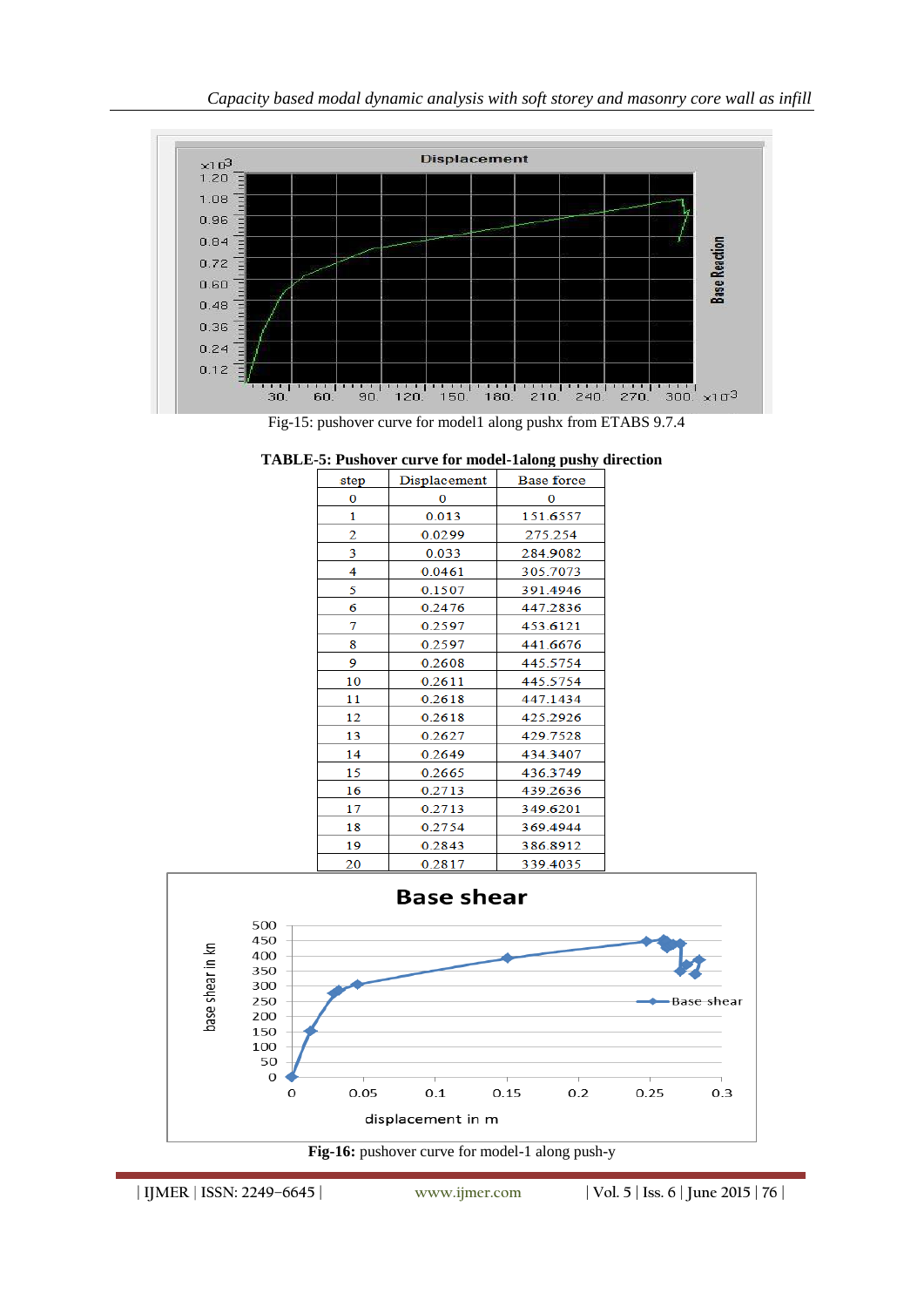

**Fig-17:** pushover curve for model1along pushy from ETABS 9.7.4

# **4.4 Performance point**

**TABLE-6: spectral displacement and spectral acceleration for capacity curve and demand curve**

| <b>Step</b> | Sd(C)   | Sa(C) | Sd(D) | Sa(D) |
|-------------|---------|-------|-------|-------|
| 0           | 0       | 0     | 0.082 | 0.483 |
| 1           | 8.19E03 | 0.048 | 0.082 | 0.483 |
| 2           | 0.019   | 0.083 | 0.076 | 0.336 |
| 3           | 0.031   | 0.099 | 0.076 | 0.248 |
| 4           | 0.063   | 0.127 | 0.088 | 0.178 |
| 5           | 0.122   | 0.155 | 0.108 | 0.137 |
| 6           | 0.18    | 0.18  | 0.122 | 0.122 |
| 7           | 0.204   | 0.189 | 0.127 | 0.118 |
| 8           | 0.204   | 0.183 | 0.126 | 0.114 |
| 9           | 0.204   | 0.184 | 0.126 | 0.114 |
| 10          | 0.204   | 0.183 | 0.126 | 0.113 |
| 11          | 0.204   | 0.183 | 0.126 | 0.113 |
| 12          | 0.205   | 0.183 | 0.127 | 0.113 |
| 15          | 0.206   | 0.178 | 0.126 | 0.11  |
| 16          | 0.207   | 0.179 | 0.127 | 0.11  |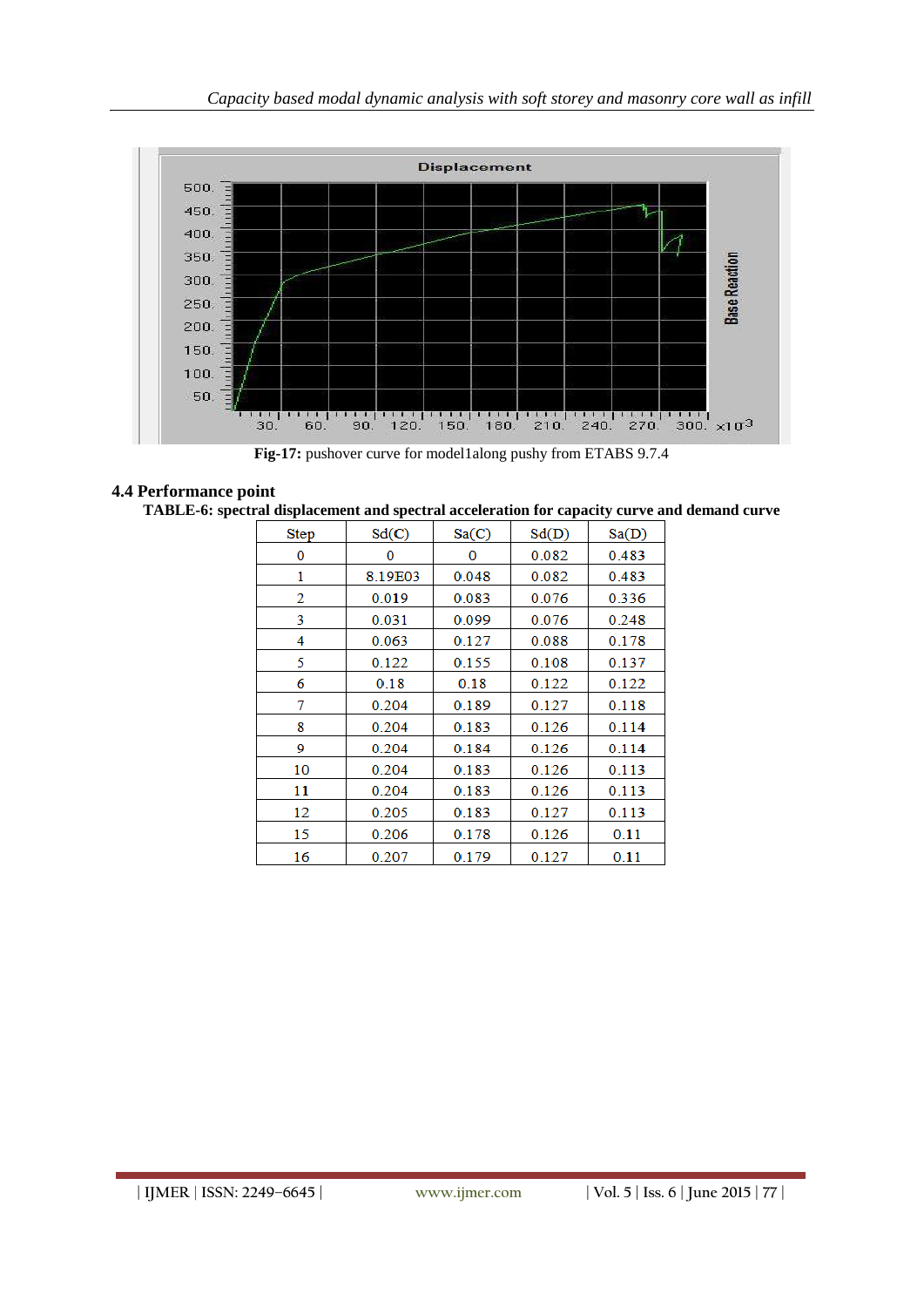

**Fig-18:** performance point for model-1



# **V. Conclusion**

- **1.**The diaphragm drift are obtained are tabulated in the table-2 in the longitudinal x-direction and the graph is obtained by plotting storeys in x-axis and diaphragm drift in y-axis, as shown in fig-9. Which shows that as the storey increases diaphragm drift decreases.
- **2.**The point displacements are obtained are tabulated in the table-3 in the longitudinal x-direction and the graph is obtained by plotting storeys in x-axis and point displacement in y-axis, as shown in fig-13.This shows that as the storey increases point displacement decreases.
- **3.**Diaphragm drift obtained from pushover analysis is much greater than diaphragm drift obtained dynamic static analysis as shown in table: 2.
- **4.**Pushover curve is obtained by plotting displacement along x axis and base shear along y axis which gives the nonlinear behaviour of considered model as shown in fig -15.
- **5.**Capacity of building is determined by capacity spectrum analysis.